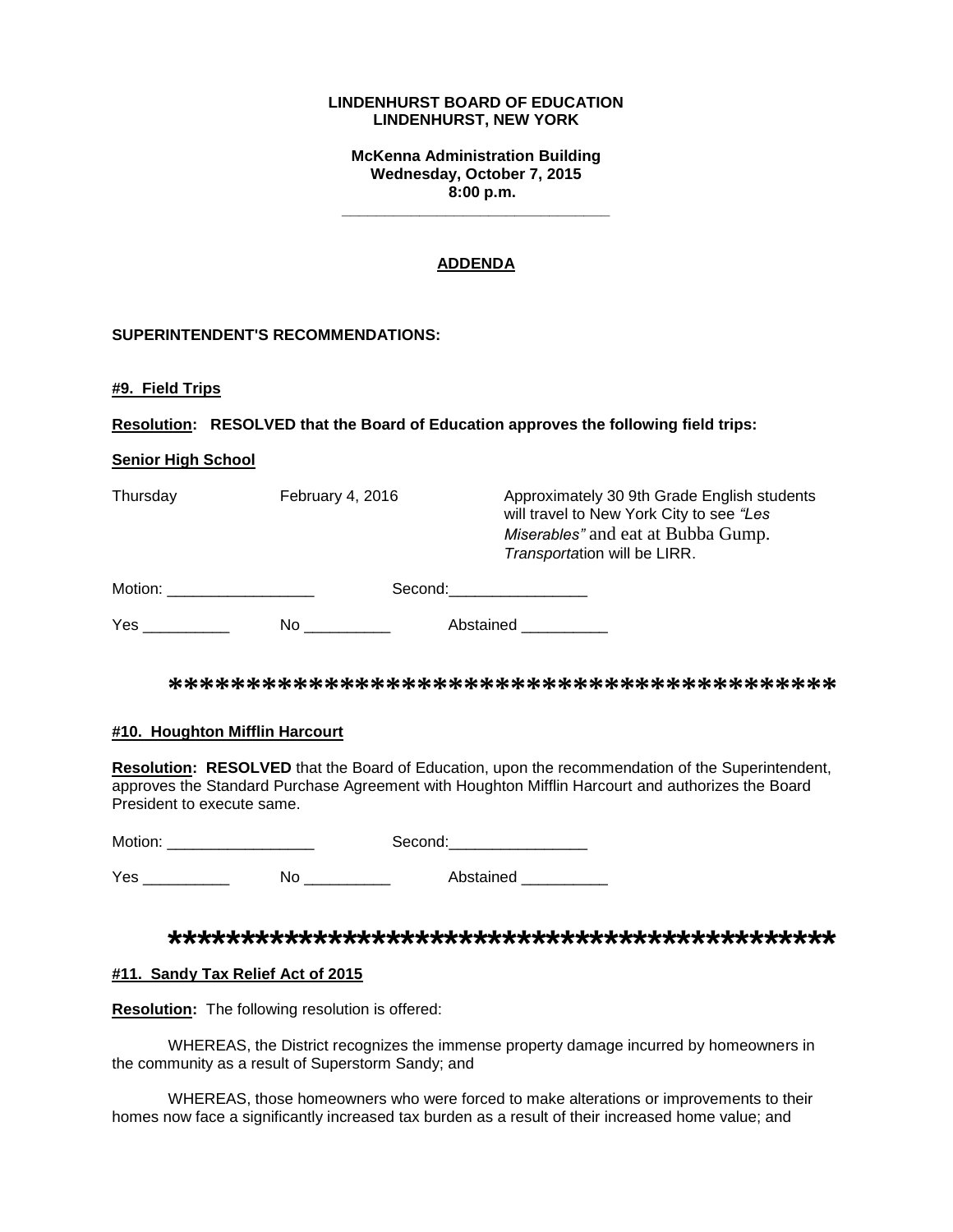WHEREAS, in August of 2015, the New York State Legislature enacted the Sandy Tax Relief Act, allowing for an exemption and phase in of those homeowners' newly increased tax burden;

WHEREAS, the Board of Education has held a public hearing to discuss whether it should apply such exemption to the homeowners' school district taxes;

NOW, THEREFORE, BE IT RESOLVED, that the Board of Education of the Lindenhurst Union Free School District hereby authorizes the application of the Sandy Tax Relief Act as contained in Chapter 122 of the 2015 Session Laws of the State of New York, making such exemption applicable to school taxes.

| Motion: |    | Second:   |
|---------|----|-----------|
| Yes     | No | Abstained |

# **\*\*\*\*\*\*\*\*\*\*\*\*\*\*\*\*\*\*\*\*\*\*\*\*\*\*\*\*\*\*\*\*\*\*\*\*\*\*\*\*\*\*\*\*\*\***

## **#12. Fitzgerald's Driving School Agreement**

**Resolution: RESOLVED** that the Board of Education, upon the recommendation of the Superintendent, approves the agreement with Fitzgerald's Driving School for the Fall 2015 Semester, Spring 2016 Semester and Summer 2016 Semester, as per the attached, and authorizes the Board President to sign same.

 . Motion: \_\_\_\_\_\_\_\_\_\_\_\_\_\_\_\_\_ Second:\_\_\_\_\_\_\_\_\_\_\_\_\_\_\_\_

Yes \_\_\_\_\_\_\_\_\_\_\_\_\_ No \_\_\_\_\_\_\_\_\_\_\_ Abstained \_\_\_\_\_\_\_\_\_\_

**\*\*\*\*\*\*\*\*\*\*\*\*\*\*\*\*\*\*\*\*\*\*\*\*\*\*\*\*\*\*\*\*\*\*\*\*\*\*\*\*\*\*\*\*\*\*\***

#### **#13. Stipulation of Settlement and Release**

**Resolution: RESOLVED**, that the Board of Education, upon the recommendation of the Superintendent, hereby approves the Stipulation of Settlement and General Release discussed in executive session and hereby authorizes the President of the Board of Education and Superintendent of Schools to execute said Agreement.

| Motion: | $\sim$ $\sim$ $\sim$ $\sim$ |
|---------|-----------------------------|
|         |                             |

Yes \_\_\_\_\_\_\_\_\_\_\_\_\_ No \_\_\_\_\_\_\_\_\_\_ Abstained \_\_\_\_\_\_\_\_\_

**\*\*\*\*\*\*\*\*\*\*\*\*\*\*\*\*\*\*\*\*\*\*\*\*\*\*\*\*\*\*\*\*\*\*\*\*\*\*\*\*\*\*\*\*\*\*\***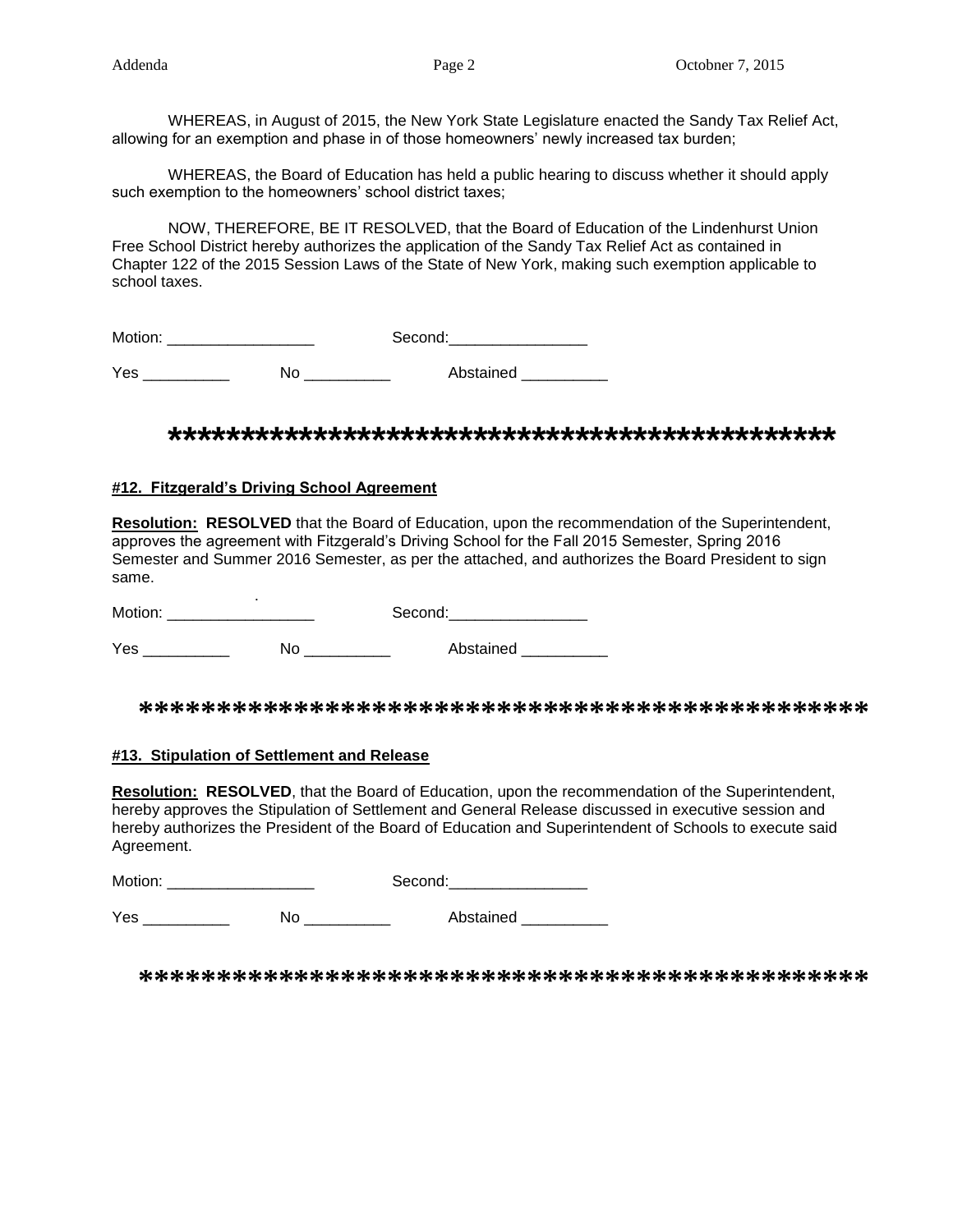## **#14. Consent Award**

**Resolution: RESOLVED**, that the Board of Education, upon the recommendation of the Superintendent, hereby approves the Consent Award between the New York State Nurses Association and the Lindenhurst Union Free School District and hereby authorizes the President of the Board of Education and Superintendent of Schools to execute said Agreement.

Motion: \_\_\_\_\_\_\_\_\_\_\_\_\_\_\_\_\_ Second:\_\_\_\_\_\_\_\_\_\_\_\_\_\_\_\_

Yes \_\_\_\_\_\_\_\_\_\_\_\_\_ No \_\_\_\_\_\_\_\_\_\_\_ Abstained \_\_\_\_\_\_\_\_\_\_\_

**\*\*\*\*\*\*\*\*\*\*\*\*\*\*\*\*\*\*\*\*\*\*\*\*\*\*\*\*\*\*\*\*\*\*\*\*\*\*\*\*\*\*\*\*\*\*\***

## **#15. Submission of APPR Hardship Waiver Application**

**Resolution: RESOLVED**, that the Board of Education of the Lindenhurst Union Free School District, upon the recommendation of the Superintendent, hereby approves the submission of an APPR Hardship Waiver application to the State Education Department and hereby authorizes the Superintendent of School and the President of the Board of Education to execute such application on behalf of the District.

Motion: \_\_\_\_\_\_\_\_\_\_\_\_\_\_\_\_\_ Second:\_\_\_\_\_\_\_\_\_\_\_\_\_\_\_\_

Yes \_\_\_\_\_\_\_\_\_\_\_\_ No \_\_\_\_\_\_\_\_\_ Abstained \_\_\_\_\_\_\_\_

**\*\*\*\*\*\*\*\*\*\*\*\*\*\*\*\*\*\*\*\*\*\*\*\*\*\*\*\*\*\*\*\*\*\*\*\*\*\*\*\*\*\*\*\*\*\*\***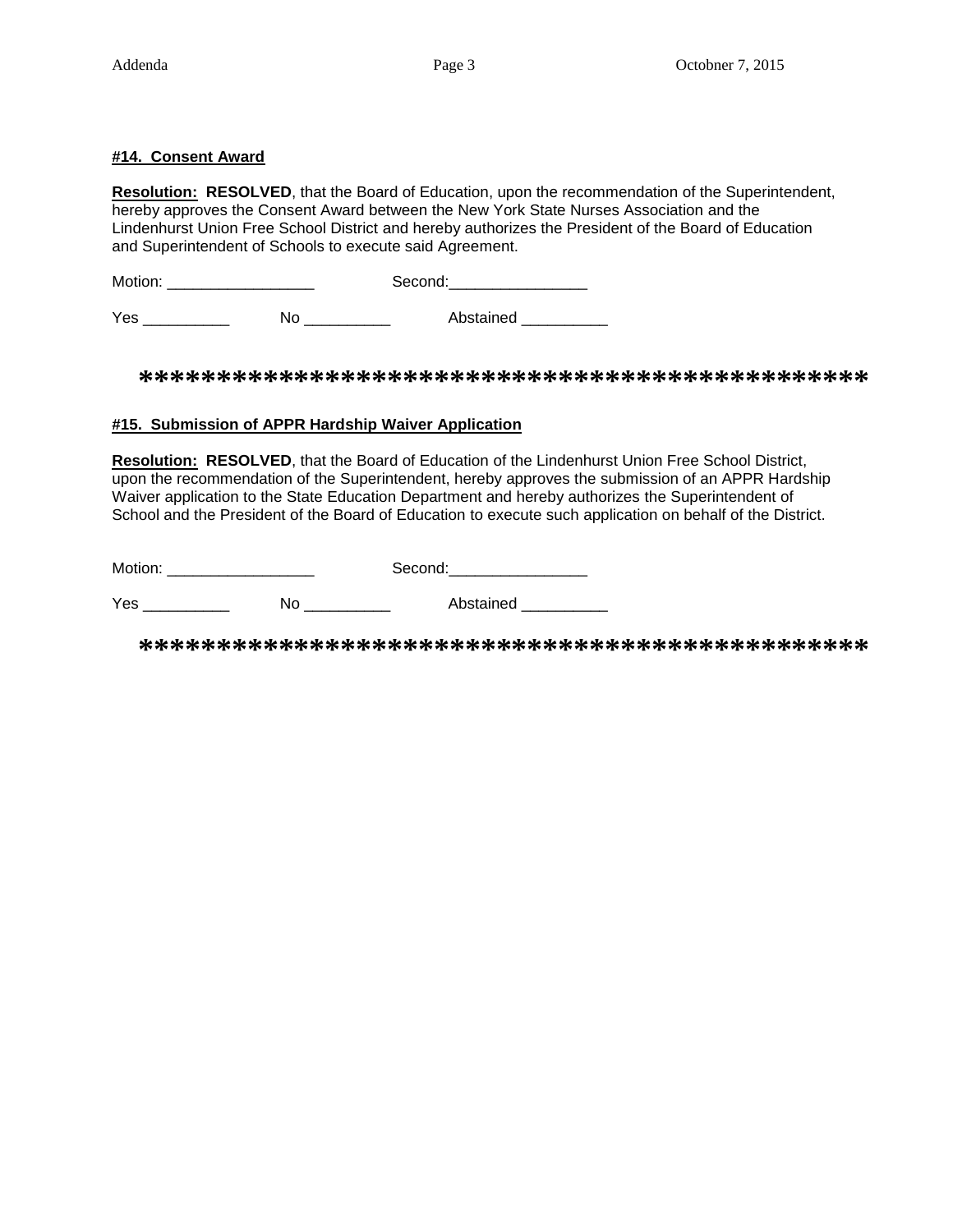#### **SCHEDULES**

**Resolution: RESOLVED** that the Board of Education approves the following Schedules:

Motion: \_\_\_\_\_\_\_\_\_\_\_\_\_\_\_\_\_ Second:\_\_\_\_\_\_\_\_\_\_\_\_\_\_\_\_

Yes \_\_\_\_\_\_\_\_\_\_\_\_ No \_\_\_\_\_\_\_\_\_\_ Abstained \_\_\_\_\_\_\_\_\_

| Schedule A-1 No. 5 Personnel, Instructional – Resignations & Terminations |                  |              |             |
|---------------------------------------------------------------------------|------------------|--------------|-------------|
| Approve the resignation of the following:                                 |                  |              |             |
| Shana Berman                                                              | PT <sub>.2</sub> | eff. 10/7/15 | resignation |
|                                                                           | ELA 15:1         |              |             |
|                                                                           | Senior High      |              |             |

# **Schedule A-3 No. 31 Personnel, Instructional Appointments**

Approve the following appointments:

| <b>Name</b>                                          | <b>Subject</b><br>And<br>Tenure<br>Area | <b>Salary</b>                      | Date of<br><b>Appoint-</b><br>ment       | <b>Expiration</b><br>Date of<br><b>Probation-</b><br>ary Period | Certif.<br><b>Status</b> |
|------------------------------------------------------|-----------------------------------------|------------------------------------|------------------------------------------|-----------------------------------------------------------------|--------------------------|
| 1. Florea<br>Domingue                                | ELA 15:1<br><b>SHS</b>                  | $P/T$ .2<br>$$54.59$ /day<br>MA-1  | 10/8/15<br>to<br>6/30/16                 |                                                                 | Initial                  |
| (Ms. Florea is replacing Shana Berman who resigned.) |                                         |                                    |                                          |                                                                 |                          |
| Russo<br>2.<br>Jocelyn Middle Sch.                   | SpEd<br>\$54.59                         | $P/T$ .2<br>to                     | $10/8/15$ -------------                  | Initial                                                         |                          |
| (This is a new position as per students' IEP.)       |                                         | <b>MA-1</b>                        | 6/30/16                                  |                                                                 |                          |
| 3. Lockwood<br>Jessie                                | SpEd<br>Middle Sch.                     | $P/T$ .4<br>$$109.17$ /day<br>MA-1 | $10/8/15$ -------------<br>to<br>6/30/16 | Prof.                                                           |                          |
| (This is a new position as per students' IEP.)       |                                         |                                    |                                          |                                                                 |                          |

# **Schedule A-3 No. 32 Personnel, Instructional Appointments – Extra Curricular Activities -- SHS** Approve the following appointments:

| <b>GROUP</b> | <b>ACTIVITY</b>                                                                       | <b>SPONSOR</b>                       | SALARY                           |
|--------------|---------------------------------------------------------------------------------------|--------------------------------------|----------------------------------|
| Schedule C:  |                                                                                       |                                      |                                  |
| Group E      | 1. ESL Homework Club - Fall<br>(shared stipend)<br>2. Student Musical - Choreographer | G. Dragotta<br>J. Russo<br>M. Murphy | \$420.50*<br>420.50*<br>841.00** |

\*Paid through Title III

\*\*Taking the place of Flight Club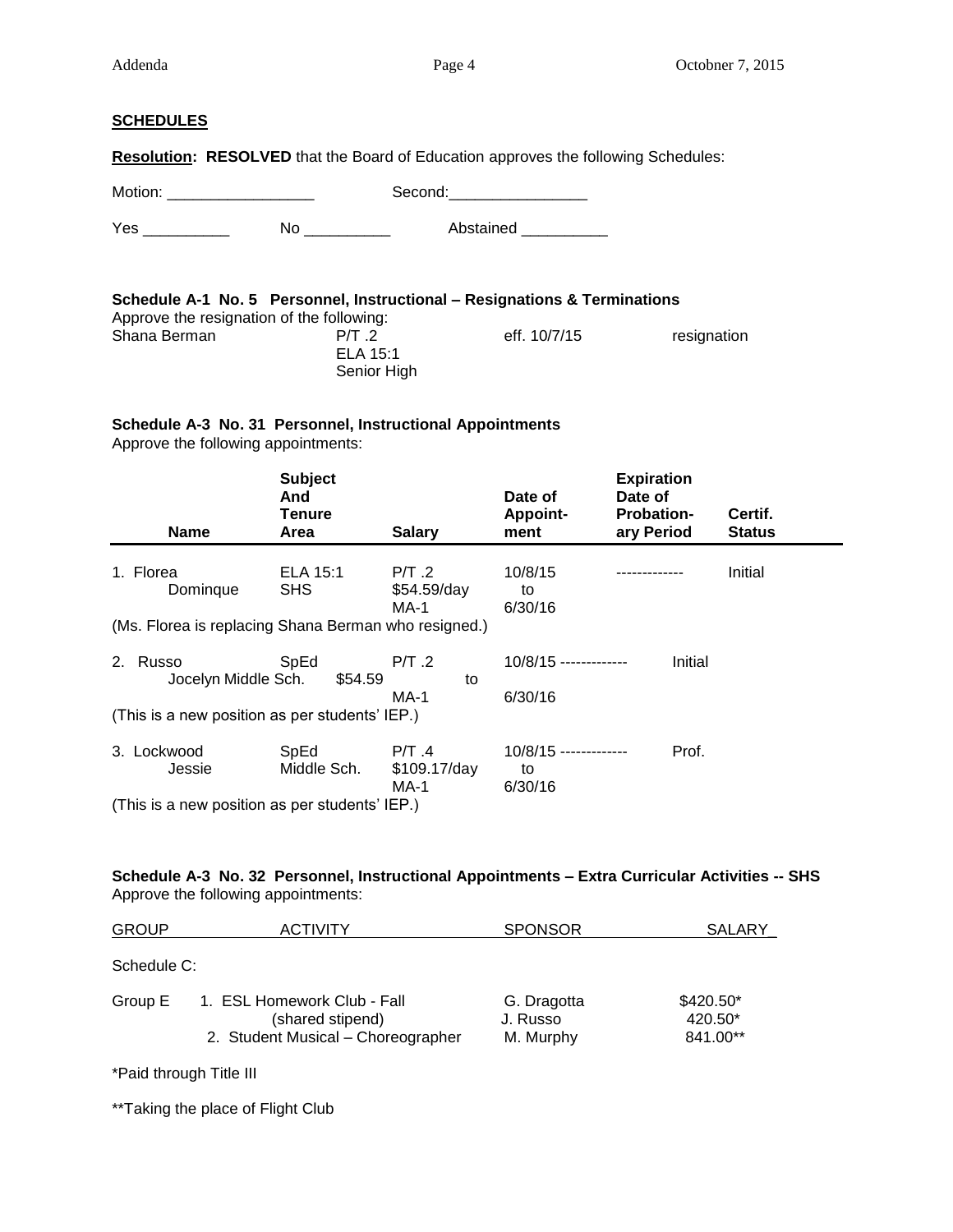| Schedule A-3 No. 33 Personnel, Instructional Appointments – Extra Curricular Activities – MS<br>Approve the following appointments: |                             |                |            |
|-------------------------------------------------------------------------------------------------------------------------------------|-----------------------------|----------------|------------|
| <b>GROUP</b>                                                                                                                        | <b>ACTIVITY</b>             | <b>SPONSOR</b> | SALARY     |
| Schedule C:                                                                                                                         |                             |                |            |
| Group E                                                                                                                             | 1. ESL Homework Club – Fall | K. Curran      | $$841.00*$ |

\*Paid through Title III

**Schedule A-3 No. 34 Personnel, Instructional Appointments – Extra Curricular Activities – Elem.** Approve the following appointments:

| <b>GROUP</b>       | <b>ACTIVITY</b>                                            | <b>SPONSOR</b>         | <b>SALARY</b>      |
|--------------------|------------------------------------------------------------|------------------------|--------------------|
| <b>Schedule C:</b> |                                                            |                        |                    |
| Group E            |                                                            |                        |                    |
| <b>Albany</b>      | 1. ESL Homework Club – Fall                                | J. Tofano              | \$841.00*          |
| Alleghany          | 2. ESL Homework Club – Fall                                | N. Friedlander         | 841.00*            |
| Daniel St.         | 3. ESL Homework Club - Fall                                | K. Legutko             | 841.00*            |
| Rall               | 4. ESL Homework Club – Fall<br>5. ESL Homework Club - Fall | M. Cohen<br>K. Montana | 841.00*<br>841.00* |

\*Paid for through Title III

**Schedule AS-1 No. 3 Substitute Personnel, Instructional – Resignations & Terminations** Accepts the resignations of the following individuals:

| <b>NAME</b> | <b>SUBJECT</b>                                                      | <b>DATE</b> | <b>REASON</b> |
|-------------|---------------------------------------------------------------------|-------------|---------------|
| 1. Martin   | <b>Permanent Substitute</b>                                         | 10/02/15    | Resigned      |
| Megan       | Senior High School                                                  |             |               |
|             | (Ms. Martin was appointed at the September 16, 2015 Board Meeting.) |             |               |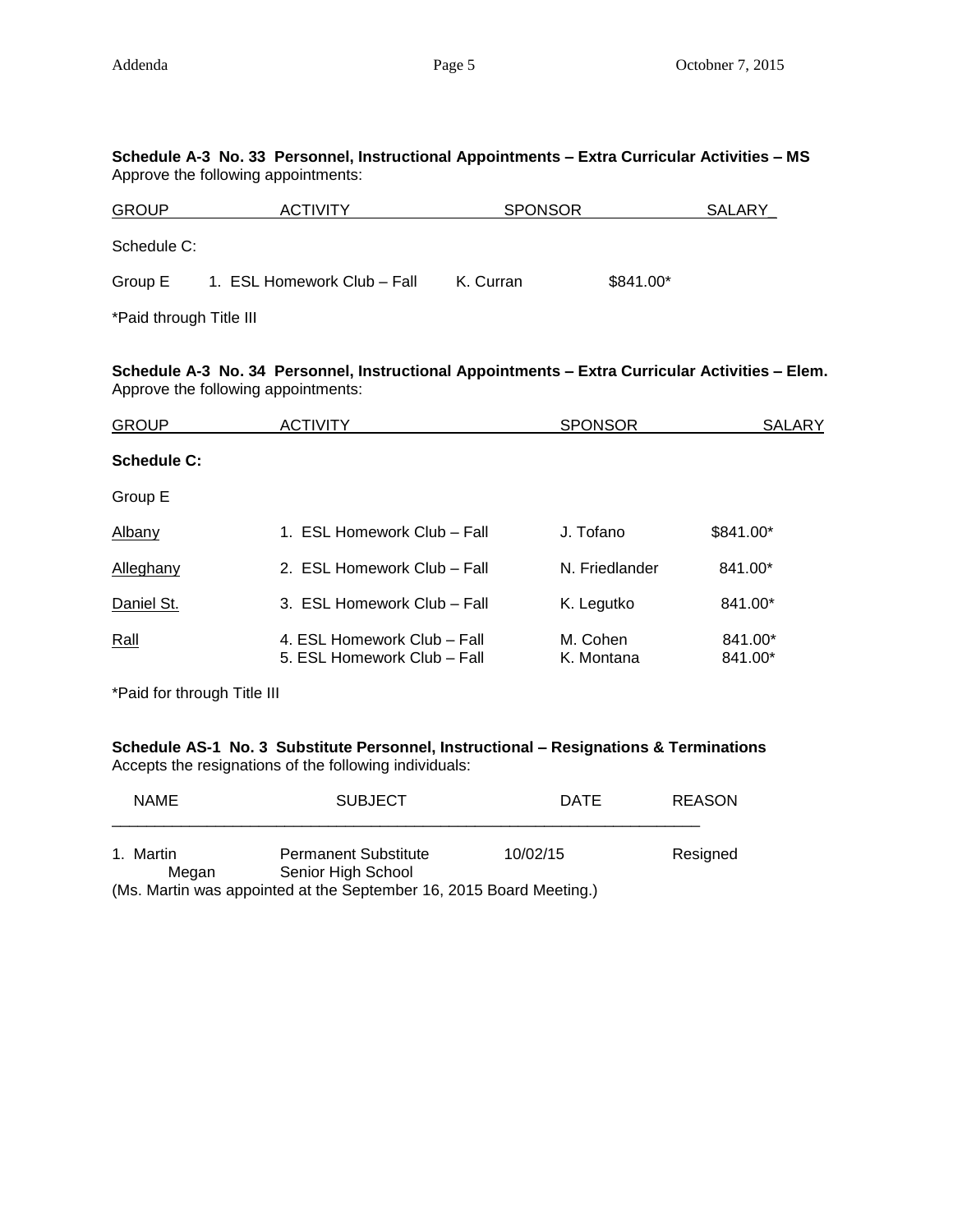## **Schedule AS-3 No. 7 Substitute Personnel Appointments**

Approve the following appointments:

| <b>NAME</b> | APPOINTMENT | PERIOD | SALARY |
|-------------|-------------|--------|--------|
|             |             |        |        |

The following name(s) are Permanent Substitute Teachers that are employed for the purpose of coverage of class. These substitutes fill the first absence of the day in the building to which they are assigned. If there are no absences in the assigned building, they are sent to another building that may need coverage. In the event of no absences, the principal will then assign duties to these substitutes. The following Consultant Support Staff Teachers will work with Special Education students.

| 1. Doherty<br>Lynda | <b>Consultant Support Staff</b><br>Senior High School                                                 | 10/8/15 thru<br>6/24/16 | \$120 per<br>diem |
|---------------------|-------------------------------------------------------------------------------------------------------|-------------------------|-------------------|
|                     |                                                                                                       |                         |                   |
| 2. Berman           | <b>Consultant Support Staff</b>                                                                       | 10/8/15 thru            | \$120 per         |
| Shana               | Senior High School                                                                                    | 6/24/16                 | diem              |
|                     | (Ms. Berman resigned as a .2 part time teacher and will now be a full time CSS.)                      |                         |                   |
| 3. Florea           | .8 Consultant Support Staff                                                                           | 10/8/15 thru            | \$100 per         |
|                     | Dominique Senior High School                                                                          | 6/24/15                 | diem              |
|                     | (Ms. Florea is being appointed as a .2 part time teacher and will be a .8 CSS the rest of the day.)   |                         |                   |
| 4. Lockwood         | .6 Consultant Support Staff                                                                           | 10/8/15 thru            | \$80 per          |
| Jessie              | Middle School                                                                                         | 6/24/16                 | diem              |
|                     | (Ms. Lockwood is being appointed as a .4 part time teacher and will be a .6 CSS the rest of the day.) |                         |                   |
| 5. Russo            | .8 Consultant Support Staff                                                                           | 10/8/15 thru            | \$100 per         |
| Jocelyn             | Middle School                                                                                         | 6/24/16                 | diem              |
|                     | (Ms. Russo is being appointed as a .2 part time teacher and will be a .8 CSS the rest of the day.)    |                         |                   |

# **Schedule B-2 No. PT-4 Non-Instructional Personnel – Leave of Absence**

Approves the following leaves of absence:

| NAME/POSITION                                                  | <b>FROM</b> | TO      | <b>REASON</b> |
|----------------------------------------------------------------|-------------|---------|---------------|
| 1. Marie Woltering<br><b>Support Staff</b><br>Middle School    | 10/12/15    | 2/15/16 | Medical       |
| 2. Kathy Smith<br><b>Support Staff</b><br><b>Daniel Street</b> | 10/13/15    | 3/30/16 | Personal      |
| 3. Lisa Kelly<br><b>Support Staff</b><br><b>SHS</b>            | 11/9/15     | 1/4/16  | Medical       |